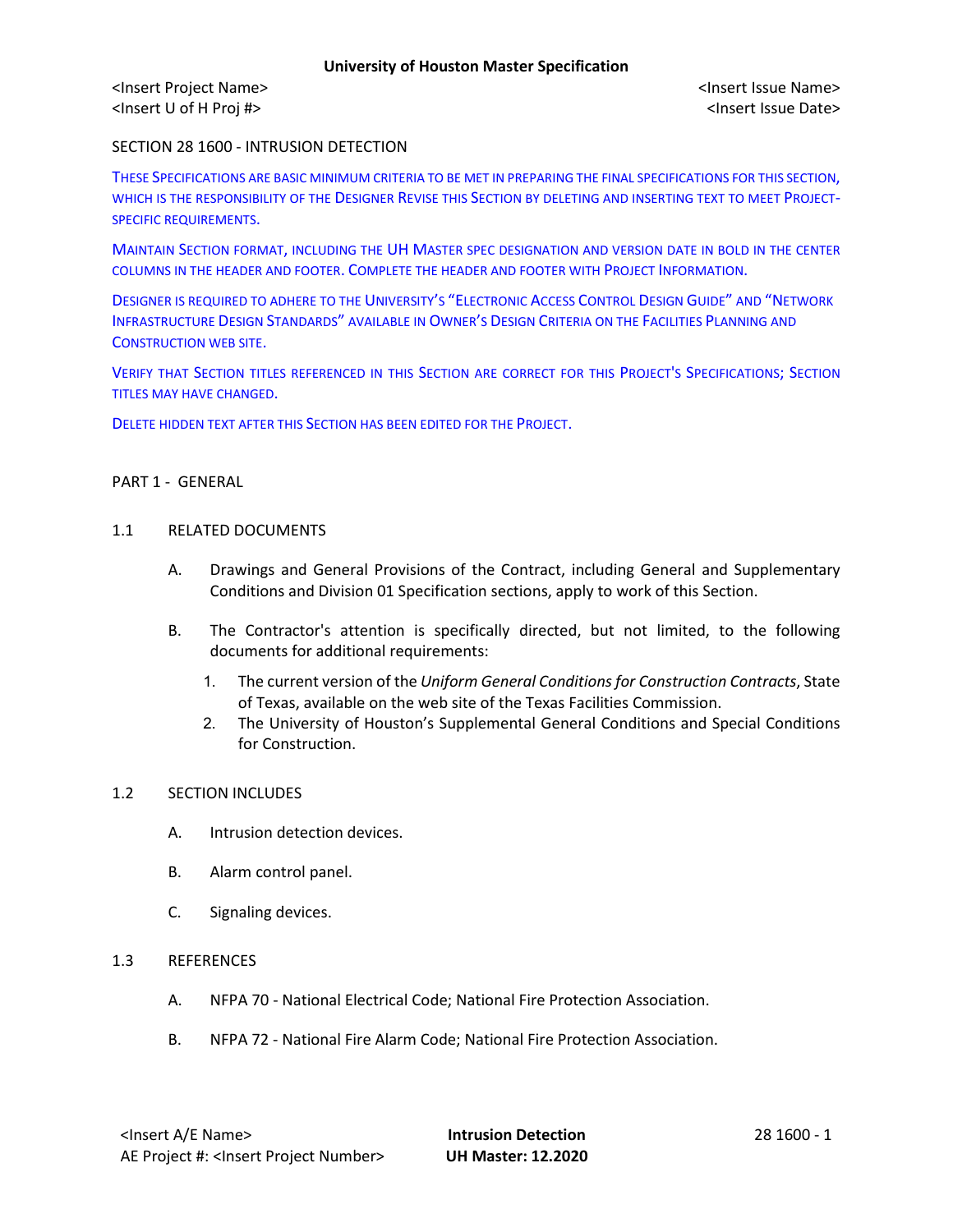#### 1.4 INTRUSION DETECTION

- A. Door status switches at card reader-controlled locations shall indicate the open/closed status of the associated door and shall establish the basis for reporting a "door propped open" or an "unauthorized entry" condition.
- B. Door status switches at lock-secured locations shall indicate the open/closed status of the associated door and shall establish the basis for reporting an "unauthorized entry" condition.
- C. Passive Infrared (PIR) Detectors in non-electrified entry and hallway locations shall establish the basis for reporting an "unauthorized in-building movement" after hours.
- D. Contractor is responsible for coordinating:
	- 1. Contact configuration: Single Pole Single Throw (SPDT) or Double Pole Double Throw (DPDT).
	- 2. Rating of door status switches.
	- 3. Connection of switches with the Electronic Access Control System.
- E. Request-to-exit devices at designated card reader-controlled doors shall cause the associated door status switches to be shunted. The alarm shunt shall not affect the supervision of the alarm detection circuit.
- F. Data gathering panels shall be locked units equipped with internal tamper switches to report unauthorized access. Each panel shall be independent of the central server and capable of processing and storing requests for access even if the central server is temporarily out of service. The panel shall have LAN interface to facilitate communication with the main server and workstations.
- G. Refer to Drawings for locations of Duress Buttons. These buttons shall report to the existing campus central alarm monitoring and control system. Wired Duress Buttons shall include the installation of duress buttons, end of line supervision modules, wireways and required wiring.

## 1.5 SYSTEM DESCRIPTION

- A. Intrusion Detection System: Protect building and selected areas from intrusion during secure hours as follows:
	- 1. Exterior Doors: Refer to Drawings for locations.
	- 2. Interior PIR Detectors: Refer to Drawings for locations.
- B. Duress Alarm: Enable discreet assistance during all hours as follows:
	- 1. Duress Buttons: Refer to Drawings for locations.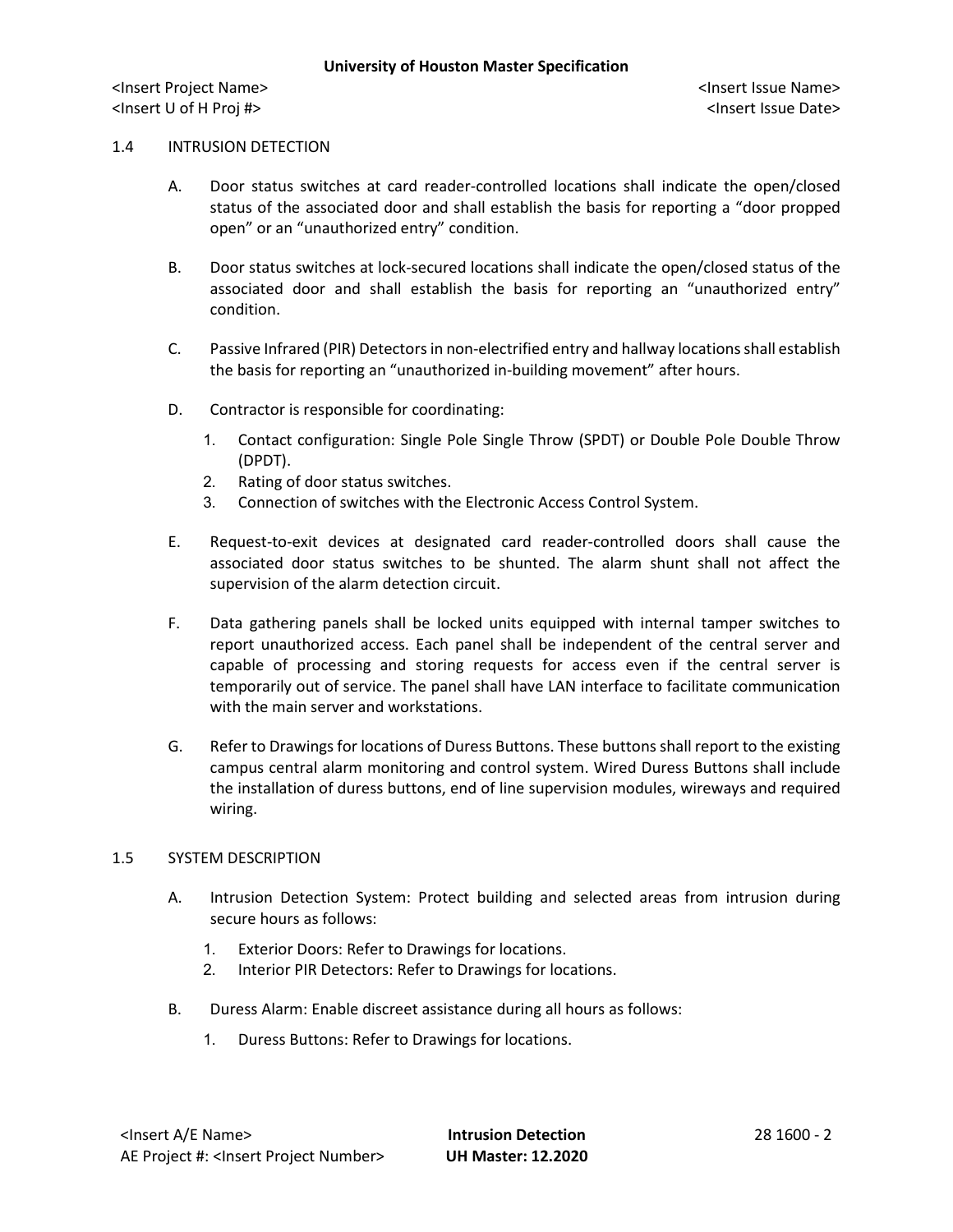## 1.6 ACTION SUBMITTALS

- A. Shop Drawings: Include system wiring diagram showing each device and wiring connection required.
- B. Product Data: Provide electrical characteristics and connection requirements.
- C. Test Reports: Indicate satisfactory completion of required tests and inspections.
- D. Project Record Documents: Record actual plan locations of initiating devices, signaling appliances, and end-of-line devices.

## 1.7 INFORMATIONAL SUBMITTALS

- A. Manufacturer's Installation Instructions: Indicate application conditions and limitations of use stipulated by product testing agency. Include instructions for storage, handling, protection, examination, preparation, installation, and starting of product.
- B. Operation Data: Operating instructions.
- C. Maintenance Data: Maintenance and repair procedures.

## 1.8 QUALITY ASSURANCE

- A. Conform to requirements of NFPA 70.
- B. Conform to requirements of University of Houston Police Department (UHPD). Confirm updates to Project-specific requirements with Owner's Project Manager, UHPD and Campus Safety Representative during Security kick-off meeting.
- C. Manufacturer Qualifications: Company specializing in manufacturing the products specified in this Section with minimum three years documented experience and with service facilities within 100 miles of Project.
- D. Products: Furnish products listed and classified by Underwriters Laboratories Inc. as suitable for purpose specified and indicated.

## 1.9 MAINTENANCE SERVICE

A. Furnish service and maintenance of intrusion detection system for one year from date of Substantial Completion.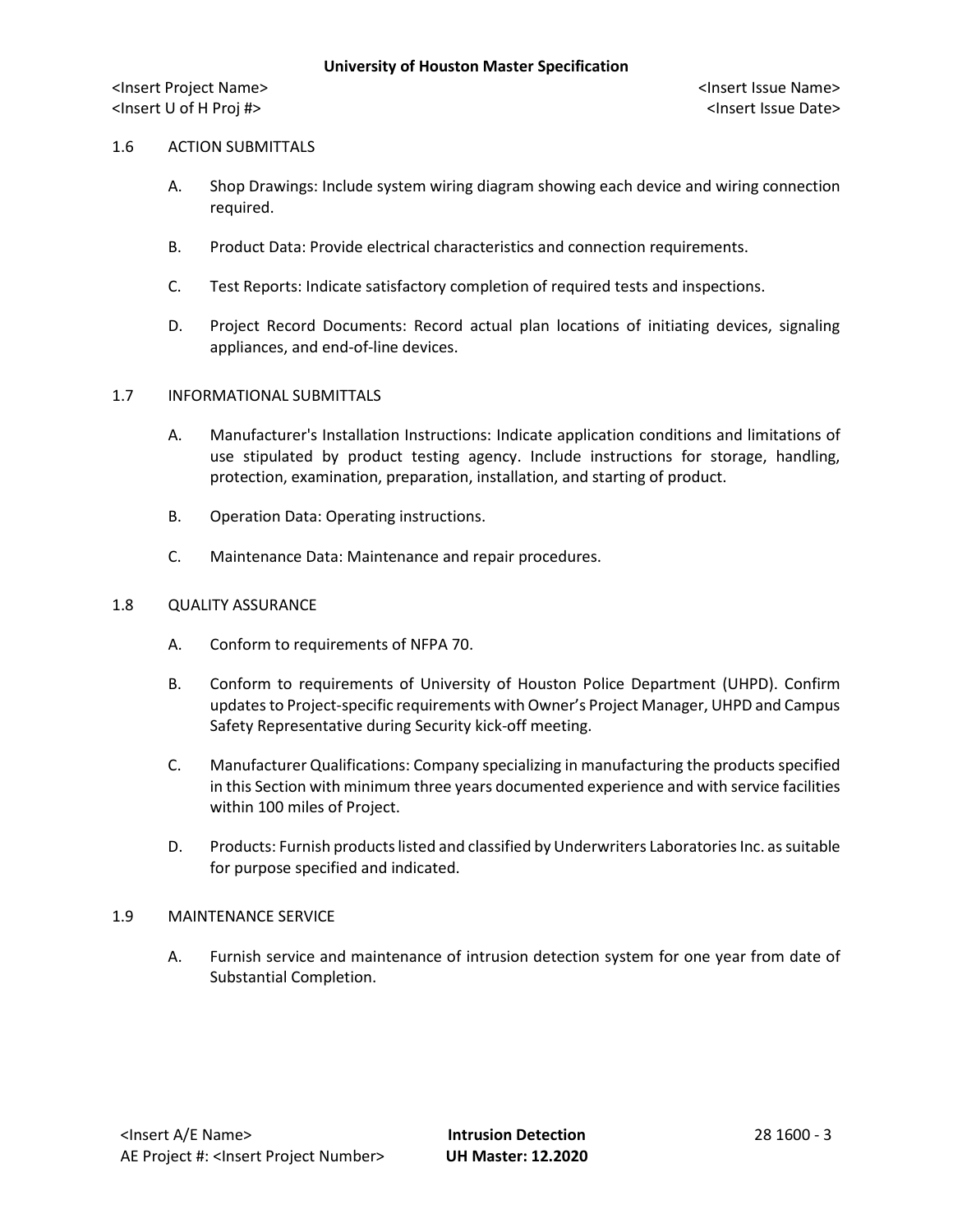PART 2 - PRODUCTS

## 2.1 ACCEPTABLE MANUFACTURERS

- A. Intrusion Detection System:
	- 1. Digital Security Controls (DSC). Products as required to integrate with existing Campus System.
	- 2. Other manufacturers as listed in Article 2.3 below.
	- 3. Substitutions: See Section 01 2500 "Substitution Procedures."

## 2.2 ALARM CONTROL PANEL

- A. Control Panel: Modular construction with flush wall-mounted enclosure.
- B. Power supply: Adequate to serve control panel modules, remote detectors, and alarm signaling devices. Include battery-operated emergency power supply with capacity for operating system in standby mode for 24 hours.
- C. System Supervision: Provide electrically-supervised system, with supervised alarm initiating and alarm signaling circuits. Component or power supply failure shall place system in alarm mode.
- D. Initiating Circuits: Supervised zone module with alarm and trouble indication.
- E. Signal Circuits: Supervised zone coded signal module, sufficient for signal devices connected to system; occurrence of single ground or open condition shall place circuit in trouble mode and not prevent that circuit from transmitting alarm.
- F. Remote Station Signal Transmitter: Electrically supervised, capable of transmitting alarm and trouble signals over telephone lines to central station receiver.
- G. Auxiliary Relays: Provide sufficient SPDT auxiliary relay contacts for each detection zone to provide accessory functions specified.
- H. Occupied/Unoccupied Selector: Coordinate with Owner's Campus Safety Representative.
- I. Entry and Exit Time Delays: Coordinate with Owner's Campus Safety Representative.
- J. Trouble Sequence of Operation: Coordinate with Owner's Campus Safety Representative.
- K. Alarm Sequence of Operation: Actuation of intrusion detecting device shall place system in alarm mode, which shall cause the following operations:
	- 1. Sound and display local alarm signaling devices with non-coded signal.
	- 2. Transmit non-coded signal to UHPD.
	- 3. Indicate location of actuated device on control panel and on remote annunciator panel.
	- 4. Zone Bypass Switch.

| <lnsert a="" e="" name=""></lnsert>                  | <b>Intrusion Detection</b> |
|------------------------------------------------------|----------------------------|
| AE Project #: <lnsert number="" project=""></lnsert> | <b>UH Master: 12.2020</b>  |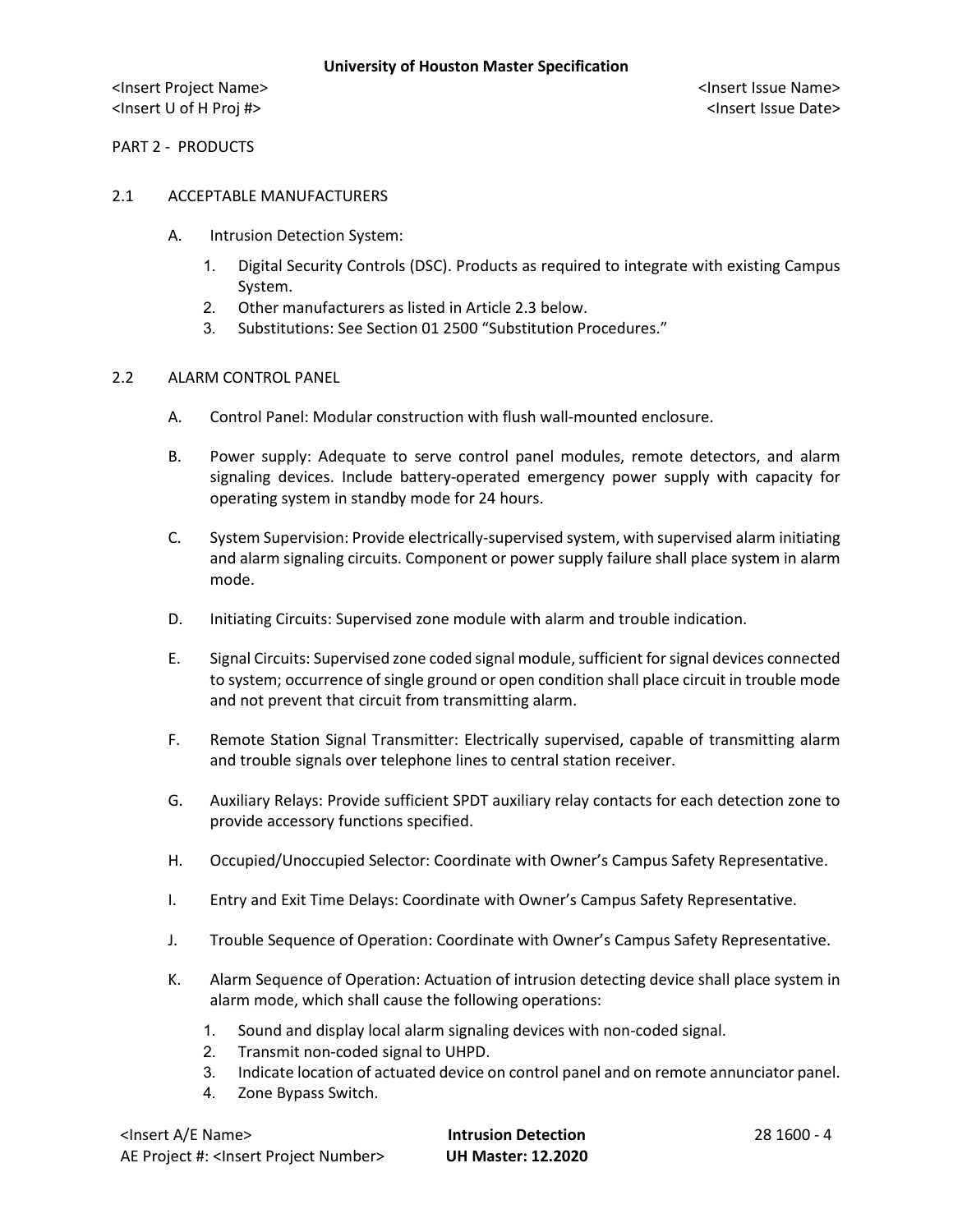<Insert Project Name> <Insert Issue Name> <Insert U of H Proj #> <Insert Issue Date>

- 5. Keyed Bypass Switch.
- 6. Alarm Reset: Key-accessible reset function resets alarm system out of alarm if alarm initiating circuits have cleared.
- 7. Audible Alarm Sequence: Coordinate with Owner's Campus Safety Representative.
- 8. Lamp Test: Manual lamp test function shall cause alarm indication at each zone at control panel and at annunciator panel.

#### 2.3 INITIATING DEVICES

Alarm System Components:

| Part                      | Manufacturer   | Description                            |
|---------------------------|----------------|----------------------------------------|
| TLINKTL280 <sup>®</sup> € | <b>DSC</b>     | <b>Internet Security Alarm</b>         |
|                           |                | Communicator                           |
| <b>PK5500</b>             | DSC.           | LCD Command Center / Keypad            |
| ACCK-1                    | <b>DSC</b>     | <b>Accessory Kit</b>                   |
| RF5132-433                | <b>DSC</b>     | <b>Wireless Receiver</b>               |
| WS 4938                   | <b>DSC</b>     | <b>One Button Wireless Duress</b>      |
| 660-PB                    | Schlage        | Under Desk Hard-wire Panic             |
|                           |                | <b>Button, Stainless Steel Housing</b> |
| $TS-18$                   | Alarm Controls | Under Desk Hard-wire Panic             |
|                           |                | <b>Button, Plastic Housing</b>         |
| PBM-1                     | Alarm Controls | Wall Mounted Hard-wire                 |
|                           |                | Momentary Pushbutton, Panic,           |
|                           |                | Single Gang                            |
| Cable                     | Lake           | P224C 22 AWG 2pr Plenum                |
| Cable                     | Lake           | P224C-09 22 AWG 4pr Plenum             |

#### 2.4 SIGNAL DEVICES

- A. Alarm Bells: NFPA 72, electric vibrating, 8 inch (200 mm) bell with operating mechanism behind dome. Sound Rating: 81 dB at 10 feet (3 M).
- B. Duress Button
	- 1. Recessed button to prevent accidental activation.
	- 2. Latching switch action with manual reset.
	- 3. Switch configuration to be single pole, double throw.
	- 4. Screw wiring termination.
	- 5. UL listed.

# PART 3 - EXECUTION

#### 3.1 INSTALLATION

A. Install in accordance with manufacturer's instructions.